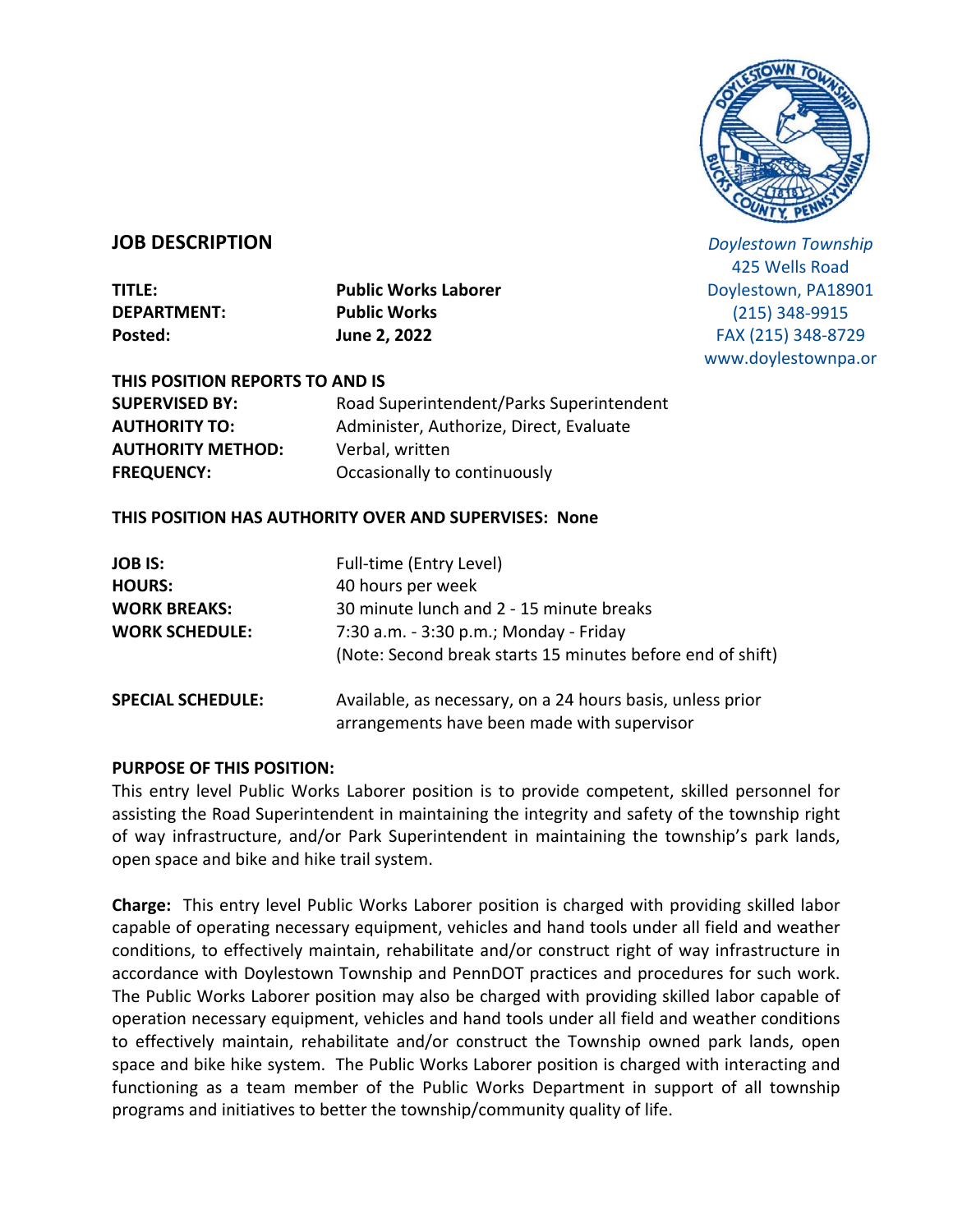# **MINIMUM REQUIREMENTS TO HOLD THIS POSITION**

## **1) Required Education/Experience/Training:**

• High School diploma or GED.

# **2) Required Knowledge:**

One-year public work experience or equivalent.

## **3) Required Licenses/Certificates/Registrations**:

- Pennsylvania Driver License A valid and Current Pennsylvania Driver License is required.
- Pennsylvania Driver License, Commercial Driver's License a valid and current Pennsylvania Commercial Driver's License class "B", or better, with air brakes is desirable. Candidates who do not have a CDL shall be required to obtain a commercial driver license, within an agreed upon time between the Candidate and Doylestown Township, and to successfully pass random drug tests in accordance with the Commonwealth of Pennsylvania commercial driver regulations.
- Pennsylvania Department of Agriculture, Bureau of Plant Industry Spray Applicators License A current Spray Applicators License is desired by is not required. Candidates who have spray applicators license, the following categories are desirable; 00-Core, 06-Ornamental and Shade Trees, 07-Lawn and Turf, 10-Right of Way & Weeds, 23-Park / School Pest Control. Candidates who do not have a spray applicators license may be required to obtain a license within an agreed upon time between the Candidate and Doylestown Township.
- Other licenses as required by the township.

# **ESSENTIAL ABILITY REQUIRED TO PERFORM THE POSITION:**

- Ability to establish and maintain effective working relationships with staff and public.
- Accept continuous instructions, training, and education to further knowledge and abilities for completing job duties.
- Accurately complete administrative forms and reports in a timely fashion.
- Adhere to all rules, regulations, and procedures necessary to maintain required licenses, certificates, and/or registrations.
- Apply common sense understanding to carry out instructions.
- Carry out job functions with or without supervision.
- Carry out job functions without posing a direct threat to the health or safety to self or others.
- Communicate effectively.
- Complete job functions in a timely, good workmanlike manner.
- Drive or operate equipment and tools as required.
- Exercise sound judgment in evaluating situations and in making decisions.
- Maintain acceptable attendance standards.
- Maintain confidentiality of information.
- Maintain socially appropriate behavior.
- Request assistance when appropriate.
- Support and participate in Township activities to better the township/community quality of life programs.
- Safely and skillfully use equipment, tools, machines, vehicles.
- Understand and comply with drug use/abuse policies and procedures.
- Understand and comply with personnel policies and procedures.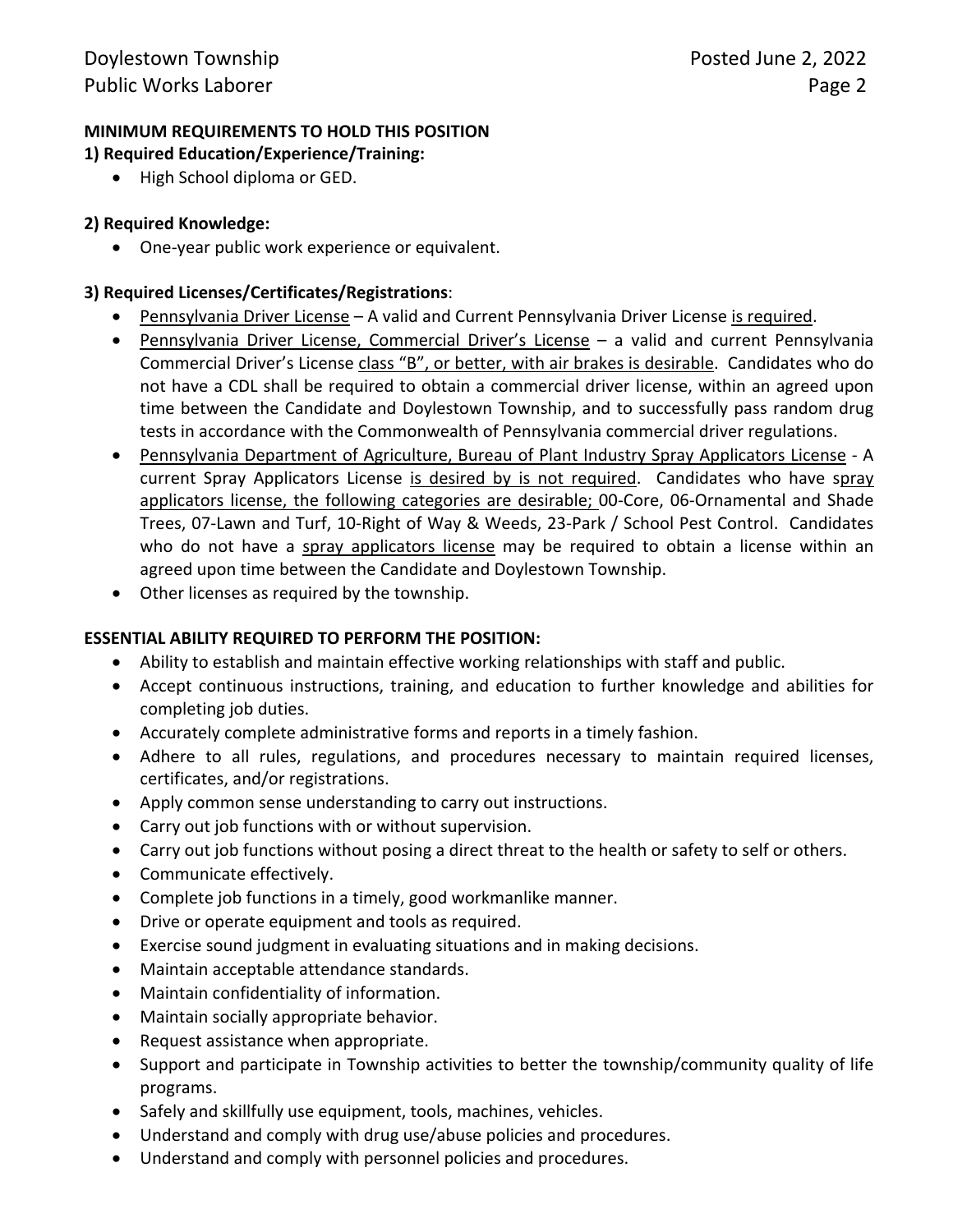# Doylestown Township **Posted June 2, 2022**

- Understand and comply with smoking and tobacco use policies.
- Understand and comply with safety policies and procedures.
- Work courteously and tactfully when dealing with others.
- Work in coordination with others.
- Work under pressure and changing weather extremes.
- Ability to pass a criminal and child abuse background checks.

# **ESSENTIAL FUNCTIONS REQUIRED TO FULFILL PUBLIC WORKS LABORER PURPOSE:**

- Maintain township roadways, township park accesses and parking areas, and bike & hike trail system in safe condition by such work as, but not limited to crack sealing, patching potholes, applying overlays or resurfacing.
- Maintain the integrity of the rights-of way and park road systems by such work as, but not limited to, installation of curbing, inlets and drainage pipe to control the flow of storm water and cleaning same.
- Maintain the sight triangles, sign and right of way corridors by such work as, but not limited too, pruning overhanging trees and shrubs, mowing road banks and weed spraying.
- Maintain the areas address system by such work as, but not limited to, installation of directional signage, street names and other signs.
- Maintain safe traffic flows by such work as, but not limited to installation of pavement markings.
- Maintain safe driving conditions by such work as, but not limited to removal of dirt and debris by street sweeping, and snow and ice by plowing and salting on township roadways, township park access and parking area, and bike & hike trails.
- Maintain landscape esthetics by such work as, but not limited to planting of trees, shrubs and flowers in township park lands, public areas, and rights-of-way.
- Maintain the Road and Park Department's equipment and vehicle fleet by such work as, but not limited to washing, repairing and exercising good operational judgment to preserve the equipment or vehicles.
- Trees trimming and debris removal
- Perform other work as required.
- Respond to citizen complaints.
- General maintenance of the township owned parklands, including but not limited to debris and trash removal.
- Inspection and maintenance of the township parks play structures and apparatuses, playing fields and open spaces.
- Participate in township construction project, including but not limited to, pre-construction planning, procurement of materials, construction activities and project completion.
- Assist other township staff members, departments and program to support township programs and events and other duties as assigned.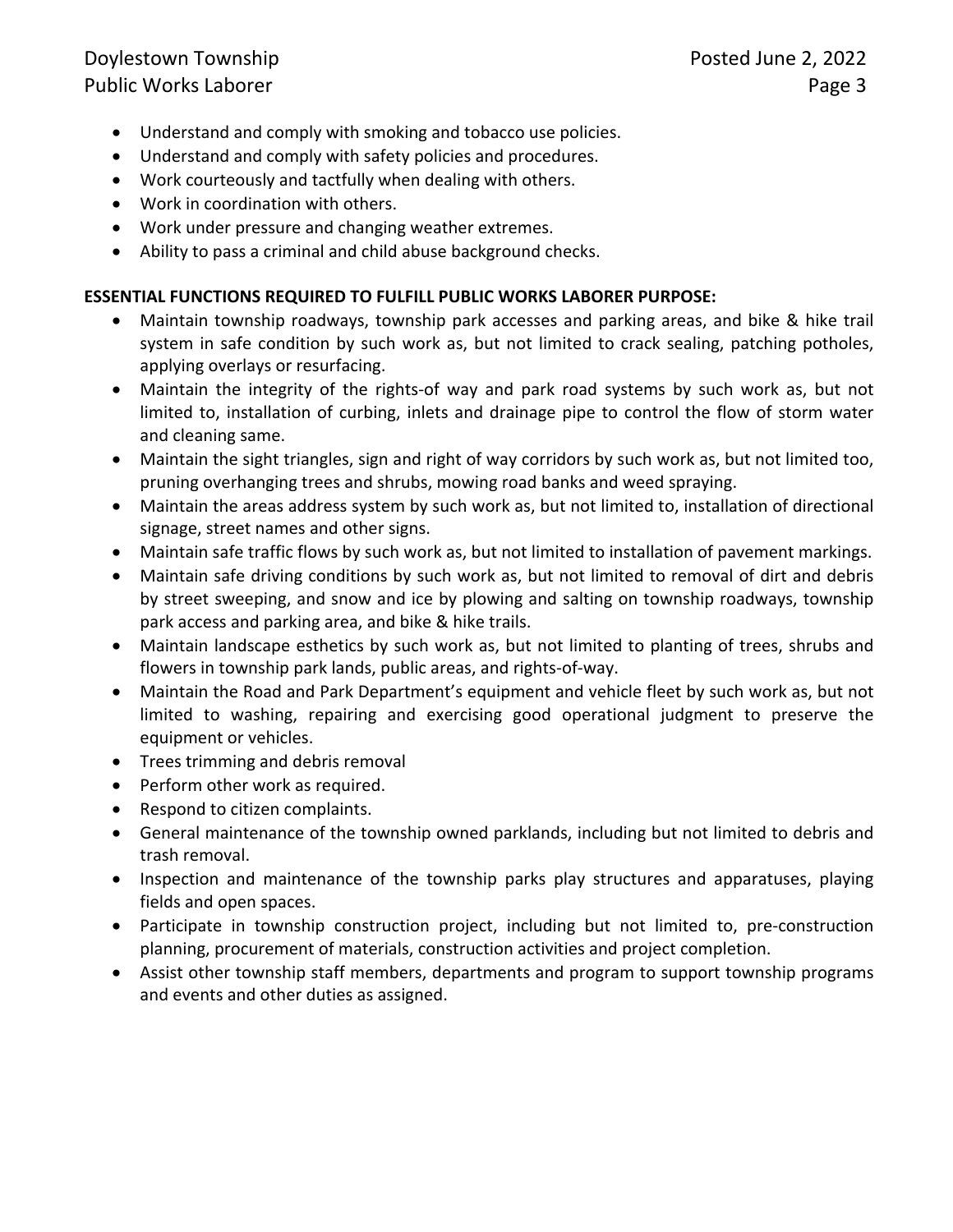## **JOB TITLE: PUBLIC WORKS LABORER**

**NOTE:** In terms of an 8 hour workday: "Never" equals less than 1%; "Occasionally" equals 1% to 33%; "Frequently" equals 34% to 66%; "Continuously" equals 67% to 100% of the time. Reasonable accommodations that do not cause an undue hardship will be made as required by state and federal law.

## **I. In an 8 hour workday, this job may require the physical ability to:**

|                 | <b>TOTAL AT ONE TIME</b> |
|-----------------|--------------------------|
| A) SIT          | 7 hrs.                   |
| <b>B) STAND</b> | 7 hrs.                   |
| C) WALK         | 7 hrs.                   |

### **IIA Job requires the physical ability to LIFT:**

|                        | <b>NFVFR</b> | <b>OCCASIONALLY</b> | <b>FREQUENTLY</b> | <b>CONTINUOUSLY</b> |
|------------------------|--------------|---------------------|-------------------|---------------------|
| A) UP TO 10 POUNDS     |              |                     |                   |                     |
| <b>B) 11-20 POUNDS</b> |              |                     | х                 |                     |
| <b>C) 21-30 POUNDS</b> |              |                     | x                 |                     |
| D) 31-40 POUNDS        |              |                     | х                 |                     |
| <b>41-50 POUNDS</b>    |              |                     |                   |                     |
| <b>51-100 POUNDS</b>   |              |                     |                   |                     |

#### **IIB. Job requires the physical ability to CARRY:**

|                           | <b>NFVFR</b> | <b>OCCASIONALLY</b> | <b>FREQUENTLY</b> | <b>CONTINUOUSLY</b> |
|---------------------------|--------------|---------------------|-------------------|---------------------|
| A) UP TO 10 POUNDS        |              |                     | х                 |                     |
| <b>B) 11-20 POUNDS</b>    |              |                     | х                 |                     |
| <b>C) 21-30 POUNDS</b>    |              |                     | х                 |                     |
| <b>D) 31-40 POUNDS</b>    |              |                     | χ                 |                     |
| <b>41-50 POUNDS</b><br>E) |              |                     | х                 |                     |
| <b>51-100 POUNDS</b>      |              |                     |                   |                     |

### **III. Job may require the physical ability to use hands for repetitive actions such as:**

|          | <b>SIMPLE</b><br><b>GRASPING</b> | <b>PUSHING &amp;</b><br><b>PULLING</b> | <b>FINE MANIPULATION</b><br>OF ARM CONTROLS |
|----------|----------------------------------|----------------------------------------|---------------------------------------------|
| A) RIGHT | Yes                              | Yes.                                   | Yes                                         |
| B) LEFT  | Yes                              | Yes                                    | Yes                                         |

**IV. Job requires the physical ability to use feet for repetitive movements as in pushing and pulling of leg controls:**

| <b>RIGHT</b> | LEFT | <b>BOTH</b> |
|--------------|------|-------------|
| Yes          | Yes  | Yes         |